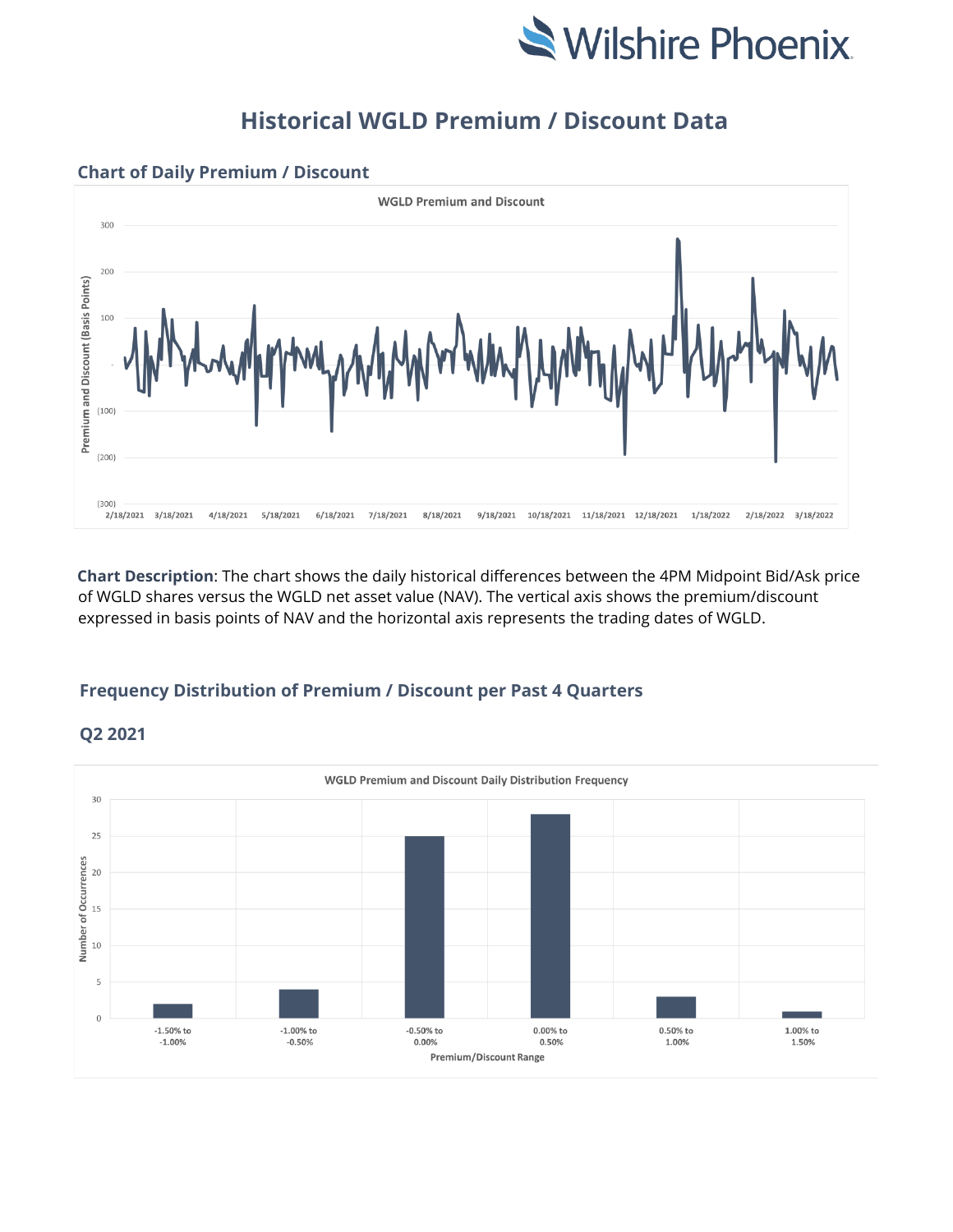

**Q4 2021** 



## **Q1 2022**